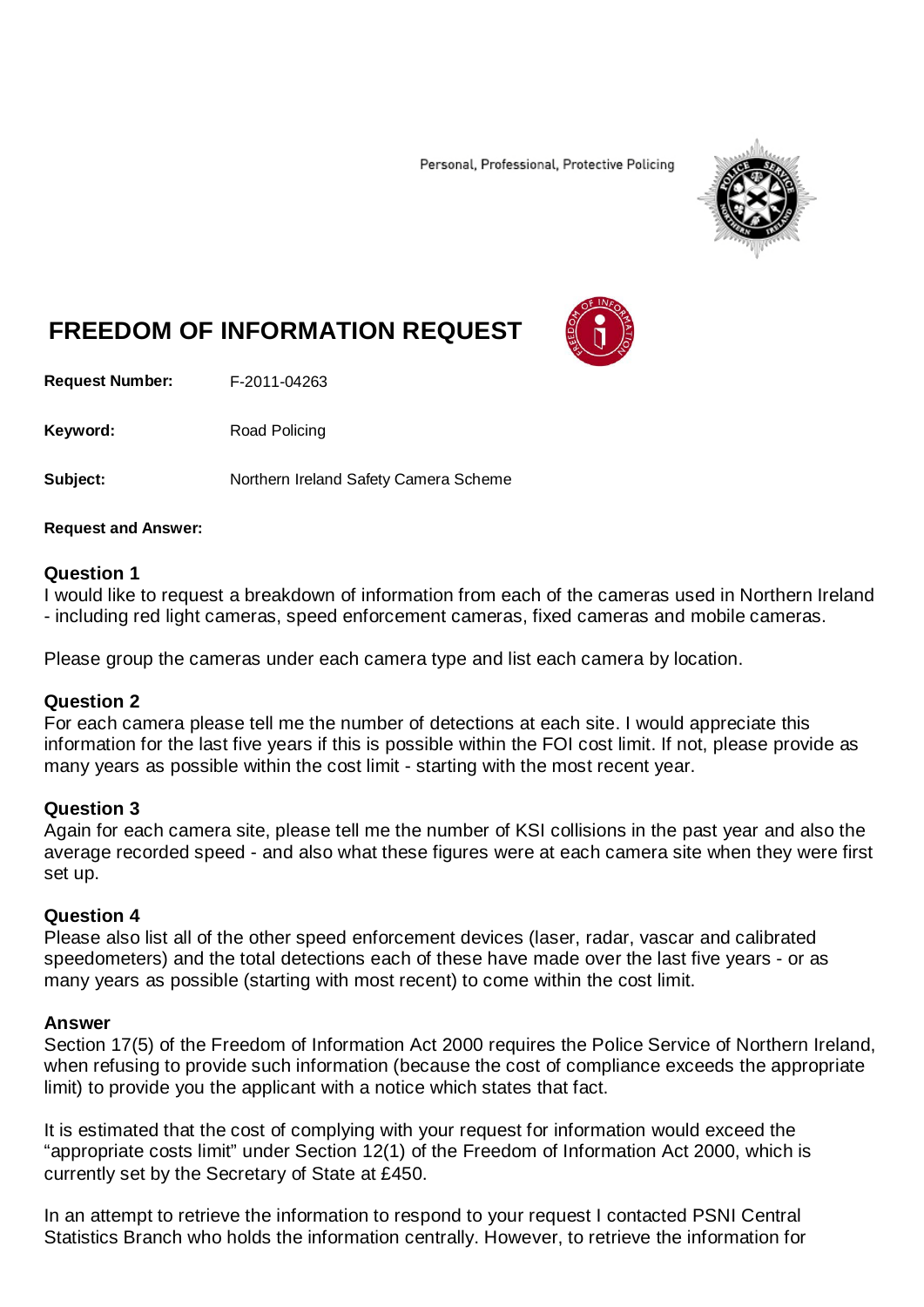collision figures alone would take an estimated total of 43 hours. At present these statistics are only compiled up to 31 March 2010 for specific NI Road Safety Partnership (NIRSP) locations and work on compiling the 2010/11 collision figures is ongoing. PSNI hold a database of Injury Road Traffic Collisions up to 2010/11, however the database of collisions specifically at NIRSP locations has not been created yet for 2010/11. It is Central Statistics Branch aim to provide the information on the PSNI internet site for this and previous years. However, the creation of this database involves three steps: 1. extracting all the collisions that fall under the geographical boundaries of the sites and routes using a Geographical Information System which takes around 6 hours. 2. These collisions then need to be checked off a secondary source as collisions even slightly mis-plotted will not be included. The time taken to do this varies greatly depending on complexity and length of site and there are 80+ locations covered by the NIRSP, the longest of which is 52km. Using an estimate of 20 minutes per site this equates to approximately 26 hours. 3. The data for the finalised list of collisions needs to be extracted from the full Northern Ireland database and further quality checks and processing are required to create the NIRSPS database which takes at least 8 hours. The actual enquiry would require additional time and it alone is estimated to take 3 hours. To further provide a response for question 3 regarding the average speed it is estimated to take 4 hours as quality assurance checks need to be run on the detected speed in the database for completeness and accuracy. The average speed by which drivers are exceeding the limit at each site then has to be calculated for the given time periods and a table extracted. It is therefore estimated that the total time required locating and extracting all the information requested would take an estimated 64 hours and 45 minutes.

In accordance with the Freedom of Information Act 2000, this letter should be considered as a Refusal Notice, and the request has therefore been closed.

You may wish to submit a refined request in order that the cost of complying with your request may be facilitated within the 'appropriate limit'. In compliance with Section 16 of the Act, I have considered how your request may be refined to bring it under the appropriate limit. It may be possible to provide the average speed detections from 1st June 2010 onwards for each camera site where KSI collisions occurred.

Submission of a refined request would be treated as a new request, and considered in accordance with the Freedom of Information Act 2000, including consideration of relevant Part II exemptions.

Although excess cost removes the PSNI's obligations under the Freedom of Information Act, I have provided below the information which was retrieved before it was realised that the fees limit would be exceeded. I trust this is helpful but it does not affect our legal right to rely on the fees regulations for the remainder of your request.

I have attached at the end of this correspondence statistics of collisions at Northern Ireland Road Safety Partnership Mobile and Fixed Camera Sites 2005/06 to 2009/10, collisions at Red Light Running Sites, 1st April 2005 to 31st March 2010 and detections at Northern Ireland Road Safety Partnership Sites 2006/07 to 2010/11.

The Northern Ireland Road Safety Partnership was launched in July 2003, details and collision figures for Phase 1 sites before and after this date can be accessed using the following links:

http://www.psni.police.uk/3 yr\_evaluation\_pt\_1.pdf

[http://www.psni.police.uk/3yr\\_evaluation\\_pt2.pdf](http://www.psni.police.uk/3yr_evaluation_pt2.pdf)

[http://www.psni.police.uk/3yr\\_evaluation\\_pt3.pdf](http://www.psni.police.uk/3yr_evaluation_pt3.pdf)

[http://www.psni.police.uk/3yr\\_evaluation\\_pt4.pdf](http://www.psni.police.uk/3yr_evaluation_pt4.pdf)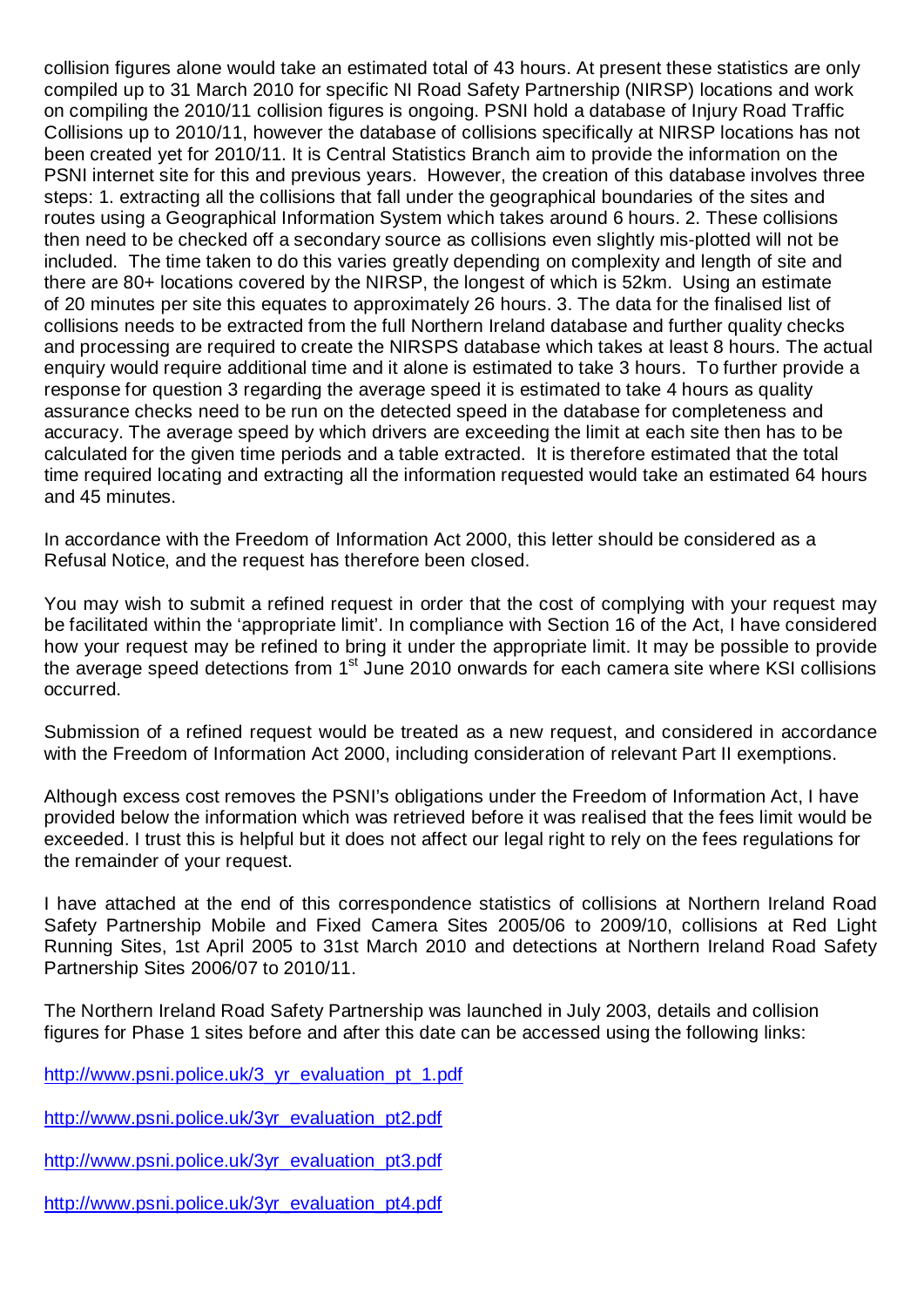PSNI do not hold the information for the break down of separate enforcement devices and detections. However the statistics for the total number of detections for the 5 years requested are as follows: 2006/2007 total =12276, 2007/2008 total =13544, 2008/2009 total =10489, 2009/2010 total =11500 and 2010/2011 total =13390.

If you have any queries regarding your request or this decision please do not hesitate to contact me on 028 9070 0164. When contacting the Freedom of Information Team, please quote the reference number listed at the beginning of this letter.

If you are dissatisfied in any way with the handling of your request, you have the right to request a review. You should do this as soon as possible, or in any case within two months of the date of issue of this letter. In the event that you require a review to be undertaken, you can do so by writing to the Head of Freedom of Information, PSNI Headquarters, 65 Knock Road, Belfast, BT5 6LE or by emailing [foi@psni.pnn.police.uk.](mailto:foi@psni.pnn.police.uk)

If following an internal review, carried out by an independent decision maker, you were to remain dissatisfied in any way with the handling of the request you may make a complaint, under Section 50 of the Freedom of Information Act, to the Information Commissioner's Office and ask that they investigate whether the PSNI has complied with the terms of the Freedom of Information Act. You can write to the Information Commissioner at Information Commissioner's Office, Wycliffe House, Water Lane, Wilmslow, Cheshire, SK9 5AF. In most circumstances the Information Commissioner will not investigate a complaint unless an internal review procedure has been carried out, however the Commissioner has the option to investigate the matter at his discretion.

Please be advised that PSNI replies under Freedom of Information may be released into the public domain via our website @ [www.psni.police.uk](http://www.psni.police.uk/)

Personal details in respect of your request have, where applicable, been removed to protect confidentiality.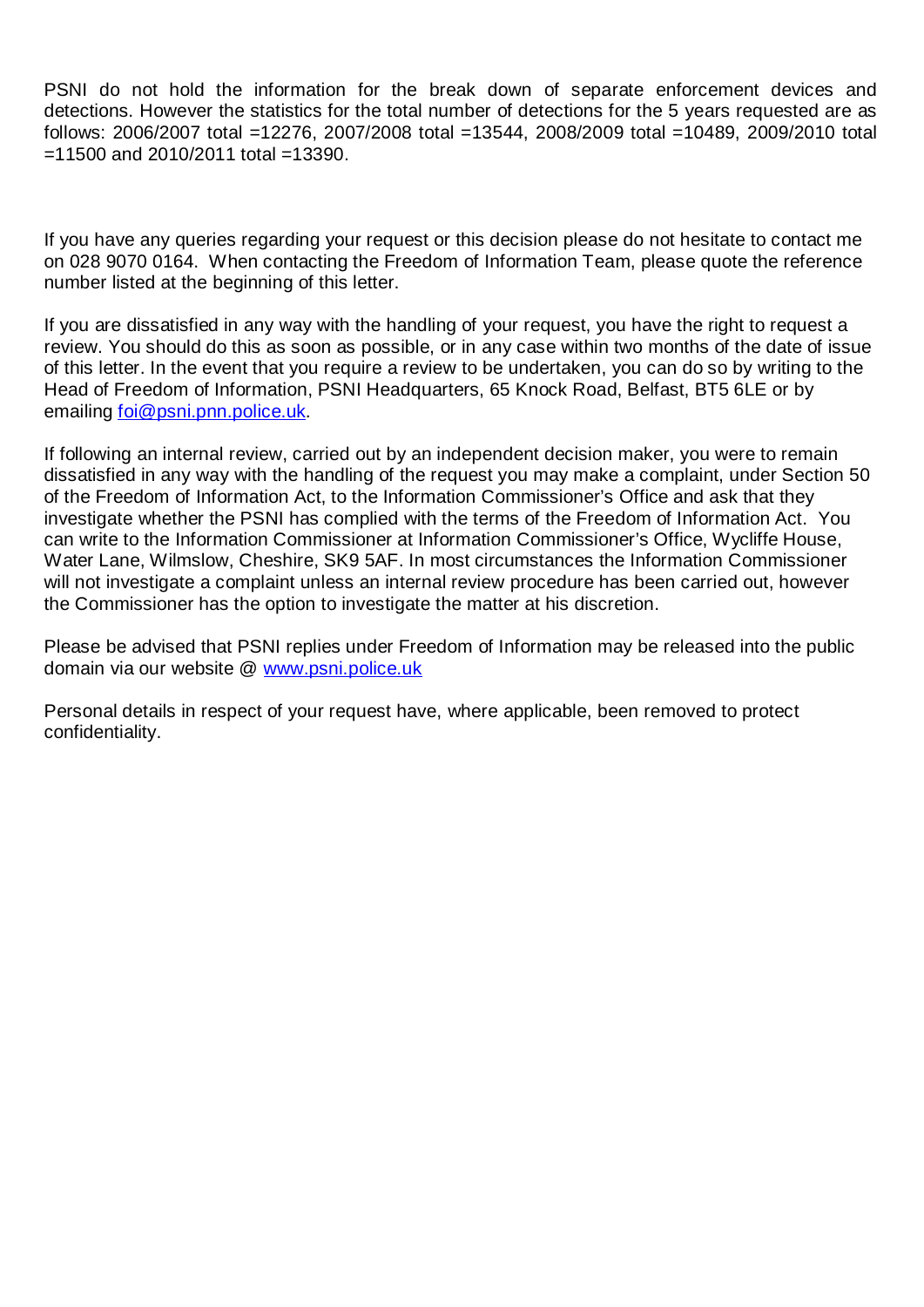#### **Collisions at Northern Ireland Road Safety Partnership Mobile and Fixed Camera Sites 2005/06 to 2009/10**

| Some sites and routes overlap therefore these figures do not add up to the total number of collisions at sites and routes. |                                              |                     |                              |                                 |                     |                              |
|----------------------------------------------------------------------------------------------------------------------------|----------------------------------------------|---------------------|------------------------------|---------------------------------|---------------------|------------------------------|
| <b>Safety Camera Site</b>                                                                                                  |                                              | 2005/06             |                              | 2006/07 2007/08 2008/09 2009/10 |                     |                              |
| 4 P1 Castlereagh Rd, Belfast                                                                                               | Serious Collision                            | 1                   | 3                            | 1                               | 0                   | 3                            |
|                                                                                                                            | <b>Slight Collision</b>                      | $\overline{7}$      | 10                           | 8                               | 9                   | 5                            |
|                                                                                                                            | Total                                        | 8                   | 13                           | 9                               | 9                   | 8                            |
| 14 P1 Bangor Rd, NArds                                                                                                     | <b>Serious Collision</b>                     | $\mathbf 0$         | 0                            | 1                               | 0                   | 0                            |
|                                                                                                                            | <b>Slight Collision</b>                      | 3                   | $\overline{2}$               | $\overline{2}$                  | $\overline{2}$      | 5                            |
|                                                                                                                            | Total                                        | 3                   | $\overline{2}$               | 3                               | $\overline{2}$      | 5                            |
| 15 P1 Antrim Rd, Belfast FIXED                                                                                             | <b>Fatal Collision</b>                       | $\mathbf 0$         | $\mathbf 0$                  | $\mathbf 0$                     | $\mathbf 0$         | $\mathbf 0$                  |
|                                                                                                                            | Serious Collision<br><b>Slight Collision</b> | $\mathbf 0$<br>8    | 0<br>3                       | $\mathbf 0$<br>10               | $\mathbf 0$<br>11   | $\mathbf{1}$                 |
|                                                                                                                            | Total                                        | 8                   | 3                            | 10                              | 11                  | 8<br>9                       |
| 19 P1 Springfield Rd, Belfast FIXED                                                                                        | <b>Serious Collision</b>                     | 0                   | $\mathbf 0$                  | $\mathbf 0$                     | $\mathbf 0$         | $\mathbf 0$                  |
|                                                                                                                            | <b>Slight Collision</b>                      | 0                   | 1                            | 3                               | $\overline{2}$      | 5                            |
|                                                                                                                            | Total                                        | 0                   | $\mathbf{1}$                 | 3                               | $\overline{c}$      | 5                            |
| 22 P1 Crumlin Rd, Belfast                                                                                                  | Serious Collision                            | $\mathbf{1}$        | 0                            | $\mathbf 0$                     | 1                   | 1                            |
|                                                                                                                            | <b>Slight Collision</b>                      | 3                   | 6                            | $\overline{7}$                  | 3                   | 3                            |
|                                                                                                                            | Total                                        | 4                   | 6                            | 7                               | 4                   | 4                            |
| 25 P1 Saintfield Rd, Carryduff                                                                                             | <b>Serious Collision</b>                     | 0                   | $\mathbf 0$                  | 1                               | 0                   | $\mathbf 0$                  |
|                                                                                                                            | <b>Slight Collision</b>                      | $\overline{c}$      | $\overline{\mathbf{4}}$      | 5                               | 3                   | $\mathbf 0$                  |
|                                                                                                                            | Total                                        | 2                   | $\overline{4}$               | 6                               | 3                   | $\mathbf 0$                  |
| 30 P1 Racecourse Rd, LDerry - REMOVED                                                                                      | Serious Collision                            |                     |                              |                                 |                     |                              |
|                                                                                                                            | <b>Slight Collision</b>                      |                     |                              |                                 |                     |                              |
|                                                                                                                            | Total                                        |                     |                              |                                 |                     |                              |
| 32 Saintfield Rd, Belfast FIXED                                                                                            | <b>Serious Collision</b>                     | $\mathbf 0$         | 1<br>$\overline{7}$          | 0                               | 1                   | 0                            |
|                                                                                                                            | <b>Slight Collision</b><br>Total             | $\mathbf{1}$<br>1   | 8                            | 5<br>5                          | $\overline{4}$<br>5 | 4<br>4                       |
| 33 P1 Woodburn Rd, Carrickfergus                                                                                           | <b>Fatal Collision</b>                       | $\mathbf 0$         | $\mathbf 0$                  | $\mathbf 0$                     | $\mathbf 0$         | $\mathbf 0$                  |
|                                                                                                                            | Serious Collision                            | 1                   | 1                            | $\mathbf 0$                     | 0                   | 0                            |
|                                                                                                                            | <b>Slight Collision</b>                      | $\overline{c}$      | $\mathbf{1}$                 | 3                               | $\overline{c}$      | $\mathbf{1}$                 |
|                                                                                                                            | Total                                        | 3                   | $\overline{2}$               | 3                               | $\overline{2}$      | 1                            |
| 40 Saintfield Rd, Up Galwally, Belfast                                                                                     | <b>Fatal Collision</b>                       | $\mathbf 0$         | $\mathbf 0$                  | $\mathbf 0$                     | $\mathbf 0$         | $\mathbf 0$                  |
|                                                                                                                            | Serious Collision                            | 0                   | 1                            | $\mathbf 0$                     | 0                   | $\mathbf 0$                  |
|                                                                                                                            | <b>Slight Collision</b>                      | 3                   | 6                            | 8                               | $\overline{7}$      | 12                           |
|                                                                                                                            | Total                                        | 3                   | $\overline{7}$               | 8                               | $\overline{7}$      | 12                           |
| 41 P1 Dungiven Rd, LDerry                                                                                                  | Serious Collision                            | $\mathbf 0$         | 1                            | $\mathbf 0$                     | 0                   | 0                            |
|                                                                                                                            | <b>Slight Collision</b>                      | 3                   | 3                            | 3                               | 5                   | 4                            |
|                                                                                                                            | Total                                        | 3                   | $\overline{4}$               | 3                               | 5                   | 4                            |
| 43 P1 Portaferry Rd, NArds                                                                                                 | <b>Fatal Collision</b>                       | $\mathbf 0$         | $\mathbf 0$                  | $\mathbf 0$                     | 0                   | $\mathbf 0$                  |
|                                                                                                                            | Serious Collision                            | $\mathbf{1}$        | $\mathbf 0$<br>0             | $\mathbf 0$<br>$\mathbf 0$      | 1                   | $\mathbf 0$                  |
|                                                                                                                            | <b>Slight Collision</b><br>Total             | 1<br>$\overline{2}$ | $\mathbf 0$                  | $\Omega$                        | 1<br>$\overline{2}$ | 1<br>$\mathbf{1}$            |
| 46 P1 Cliftonville Rd, Belfast                                                                                             | <b>Fatal Collision</b>                       | $\mathbf 0$         | $\mathbf 0$                  | $\mathbf 0$                     | $\mathbf 0$         | $\mathbf 0$                  |
|                                                                                                                            | Serious Collision                            | $\mathbf 0$         | $\mathbf 0$                  | 1                               | 1                   | 0                            |
|                                                                                                                            | <b>Slight Collision</b>                      | 5                   | 3                            | 4                               | 6                   | 5                            |
|                                                                                                                            | Total                                        | 5                   | 3                            | 5                               | $\overline{7}$      | 5                            |
| 47 P1 Upper Lisburn Rd, Belfast                                                                                            | Serious Collision                            | 0                   | 1                            | 0                               | 1                   | 0                            |
|                                                                                                                            | <b>Slight Collision</b>                      | 4                   | 8                            | 9                               | 4                   | 3                            |
|                                                                                                                            | Total                                        | 4                   | 9                            | 9                               | 5                   | 3                            |
| 51 P1 Scarva Rd, Banbridge                                                                                                 | <b>Serious Collision</b>                     | 1                   | 0                            | $\mathbf 0$                     | $\mathbf 0$         | $\mathbf 0$                  |
|                                                                                                                            | <b>Slight Collision</b>                      | $\overline{4}$      | $\mathbf 0$                  | 1                               | 1                   | $\overline{2}$               |
|                                                                                                                            | Total                                        | 5                   | 0                            | $\mathbf{1}$                    | 1                   | $\overline{\mathbf{c}}$      |
| 53 P1 Ballysillan Rd, Belfast                                                                                              | <b>Serious Collision</b>                     | 4                   | 0                            | 0                               | 1                   | 1                            |
|                                                                                                                            | <b>Slight Collision</b>                      | 1                   | $\overline{\mathbf{c}}$      | 6                               | 6<br>7              | 5                            |
| 54 P1 Galgorm Rd, Ballymena                                                                                                | Total<br>Serious Collision                   | 5<br>0              | $\overline{\mathbf{c}}$<br>0 | 6<br>0                          | 0                   | 6<br>$\overline{\mathbf{c}}$ |
|                                                                                                                            | <b>Slight Collision</b>                      | 4                   | $\overline{3}$               | $\mathbf{1}$                    | 3                   | $\overline{7}$               |
|                                                                                                                            | Total                                        | 4                   | 3                            | 1                               | 3                   | 9                            |
| 56 P1 Newry Rd, Warrenpoint                                                                                                | <b>Slight Collision</b>                      | 0                   | $\mathbf 0$                  | 1                               | 0                   | 0                            |
|                                                                                                                            | Total                                        | $\mathbf 0$         | $\mathbf 0$                  | $\mathbf{1}$                    | $\mathbf 0$         | $\mathbf 0$                  |
| 59 P1 Antrim Rd, Glengormley - REMOVED                                                                                     | <b>Serious Collision</b>                     |                     |                              |                                 |                     |                              |
|                                                                                                                            | <b>Slight Collision</b>                      |                     |                              |                                 |                     |                              |
|                                                                                                                            | Total                                        |                     |                              |                                 |                     |                              |
| 60 P1 Old Holywood Rd, Belfast                                                                                             | Serious Collision                            | 0                   | 0                            | 1                               | 0                   | 0                            |
|                                                                                                                            | <b>Slight Collision</b>                      | $\overline{2}$      | 0                            | $\overline{2}$                  | $\mathbf 0$         | $\overline{2}$               |
|                                                                                                                            | Total                                        | $\overline{2}$      | $\mathbf 0$                  | 3                               | 0                   | $\overline{2}$               |
| 62 P1 Mill Hill, Castlewellan                                                                                              | <b>Serious Collision</b>                     | 0                   | 0                            | $\mathbf{1}$                    | $\mathbf 0$         | 1                            |
|                                                                                                                            | <b>Slight Collision</b>                      | 1                   | 0                            | 2                               | 0                   | 3                            |
|                                                                                                                            | Total                                        | 1                   | $\mathbf 0$                  | 3                               | $\mathbf 0$         | 4                            |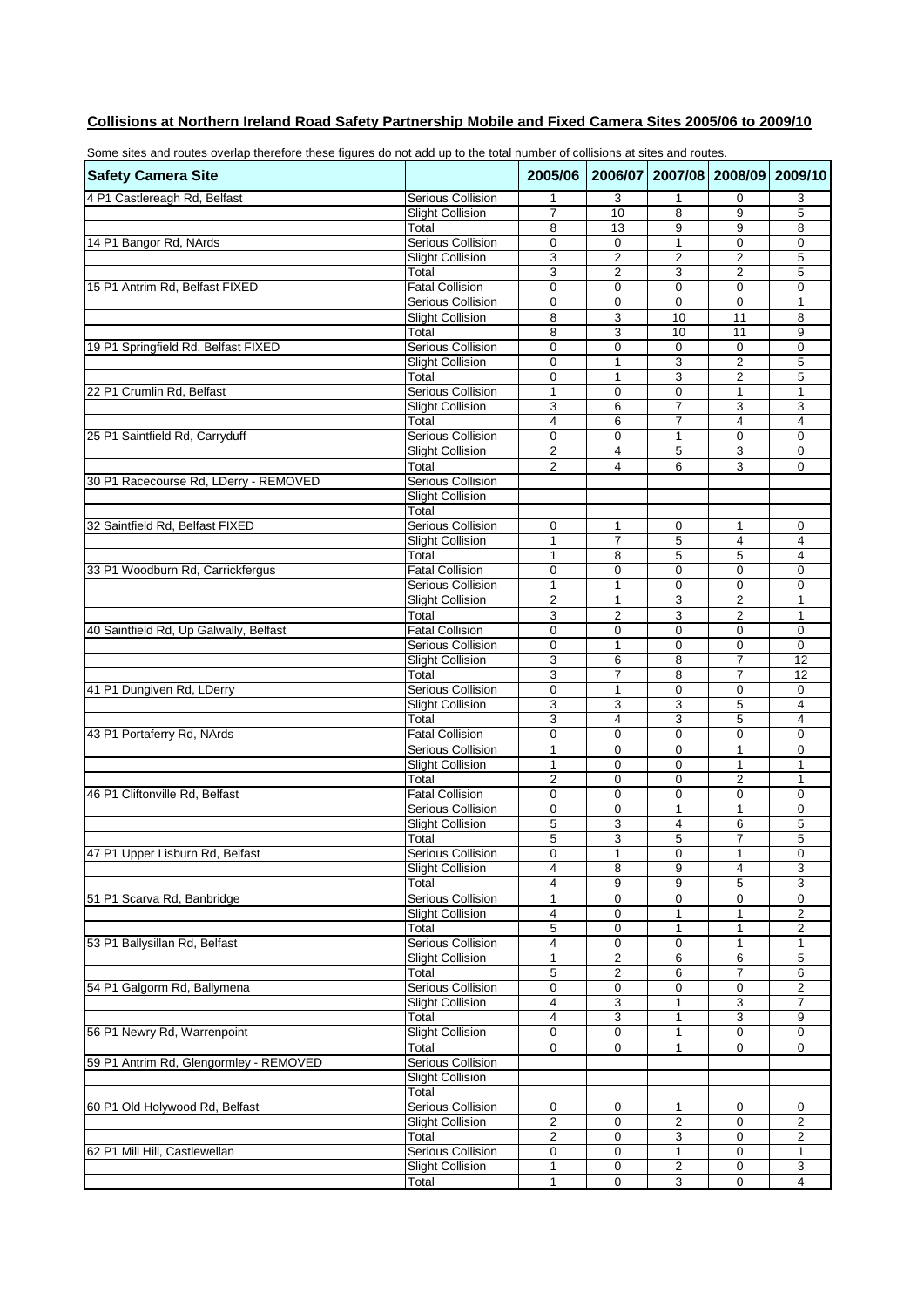| 63 P1 Comber Rd, Dundonald                       | <b>Fatal Collision</b>   | $\mathbf 0$             | $\mathbf 0$             | $\mathbf 0$             | $\mathbf 0$             | $\mathbf 0$             |
|--------------------------------------------------|--------------------------|-------------------------|-------------------------|-------------------------|-------------------------|-------------------------|
|                                                  | Serious Collision        | $\mathbf{0}$            | 1                       | $\mathbf 0$             | $\mathbf{0}$            | $\Omega$                |
|                                                  |                          |                         |                         |                         |                         | $\Omega$                |
|                                                  | <b>Slight Collision</b>  | 0                       | 6                       | $\overline{2}$          | 3                       |                         |
|                                                  | Total                    | 0                       | $\overline{7}$          | $\overline{2}$          | 3                       | 0                       |
| 65 P1 Knockmore Rd, Lisburn                      | <b>Serious Collision</b> | $\mathbf{1}$            | $\mathbf 0$             | $\mathbf{1}$            | $\mathbf{1}$            | $\mathbf 0$             |
|                                                  | <b>Slight Collision</b>  | $\mathbf 0$             | 3                       | $\overline{2}$          | $\overline{2}$          | $\overline{2}$          |
|                                                  | Total                    | $\mathbf{1}$            | 3                       | 3                       | 3                       | $\overline{2}$          |
| 67 P1 Upper Newtownards Rd, Belfast FIXED        | Serious Collision        | 0                       | $\mathbf 0$             | $\overline{2}$          | $\overline{2}$          | $\overline{2}$          |
|                                                  | <b>Slight Collision</b>  | $\overline{7}$          | 11                      | 8                       | 6                       | 13                      |
|                                                  | Total                    | $\overline{7}$          | 11                      | 10                      | 8                       | 15                      |
|                                                  | <b>Serious Collision</b> |                         | $\mathbf 0$             | $\mathbf 0$             | $\mathbf 0$             |                         |
| 70 P1 Tobermore Rd, Maghera                      |                          | 0                       |                         |                         |                         | 0                       |
|                                                  | <b>Slight Collision</b>  | $\overline{2}$          | $\mathbf 0$             | $\mathbf{1}$            | $\mathbf 0$             | $\mathbf 0$             |
|                                                  | Total                    | 2                       | $\mathbf 0$             | 1                       | $\Omega$                | $\mathbf 0$             |
| 71 P1 Donaghadee Rd, Bangor                      | Serious Collision        | 0                       | 0                       | 0                       | $\mathbf 0$             | 0                       |
|                                                  | <b>Slight Collision</b>  | 3                       | $\mathbf{1}$            | 5                       | 4                       | 6                       |
|                                                  | Total                    | 3                       | 1                       | 5                       | 4                       | 6                       |
| 74 P1 Dublin Road, Antrim                        | Serious Collision        | $\overline{0}$          | $\mathbf 0$             | 0                       | $\mathbf 0$             | 0                       |
|                                                  | <b>Slight Collision</b>  | 0                       | 1                       | 3                       | 1                       | 1                       |
|                                                  |                          | 0                       |                         | 3                       |                         | 1                       |
|                                                  | Total                    |                         | 1                       |                         | 1                       |                         |
| 75 P1 Ballyclare Rd, Glengormley                 | <b>Serious Collision</b> | 0                       | $\mathbf{1}$            | $\mathbf 0$             | $\mathbf 0$             | 1                       |
|                                                  | <b>Slight Collision</b>  | 3                       | 5                       | 1                       | 5                       | 7                       |
|                                                  | Total                    | 3                       | 6                       | $\mathbf{1}$            | 5                       | 8                       |
| 95 P1 Springtown Rd, LDerry - REMOVED            | <b>Serious Collision</b> |                         |                         |                         |                         |                         |
|                                                  | <b>Slight Collision</b>  |                         |                         |                         |                         |                         |
|                                                  | Total                    |                         |                         |                         |                         |                         |
| 97 P1 Warrenpoint Rd, Newry                      | <b>Fatal Collision</b>   | 0                       | 0                       | 0                       | 0                       | 0                       |
|                                                  |                          | $\mathbf{1}$            | $\mathbf{1}$            | $\mathbf 0$             | $\Omega$                | $\mathbf 0$             |
|                                                  | <b>Slight Collision</b>  |                         |                         |                         |                         |                         |
|                                                  | Total                    | 1                       | 1                       | $\mathbf 0$             | $\Omega$                | $\mathbf 0$             |
| 103 P1 Ballycastle Rd, Coleraine                 | Fatal Collision          | 0                       | 0                       | $\mathbf 0$             | $\mathbf 0$             | 0                       |
|                                                  | Serious Collision        | 0                       | $\mathbf 0$             | $\mathbf 0$             | $\Omega$                | 1                       |
|                                                  | <b>Slight Collision</b>  | 1                       | 2                       | 1                       | $\overline{c}$          | 1                       |
|                                                  | Total                    | $\mathbf{1}$            | $\overline{2}$          | $\mathbf{1}$            | $\overline{2}$          | $\overline{2}$          |
| 104 P1 Dundrum Rd, Newcastle                     | <b>Fatal Collision</b>   | 0                       | $\mathbf 0$             | $\mathbf 0$             | $\mathbf 0$             | $\mathbf 0$             |
|                                                  | Serious Collision        | 1                       | 0                       | $\mathbf 0$             | $\mathbf 0$             | 0                       |
|                                                  |                          | 0                       | $\Omega$                |                         |                         |                         |
|                                                  | <b>Slight Collision</b>  |                         |                         | $\mathbf 0$             | $\mathbf{1}$            | 3                       |
|                                                  | Total                    | 1                       | 0                       | 0                       | 1                       | 3                       |
| 115 P1 Moyarget Rd, Ballycastle                  | Serious Collision        | $\overline{0}$          | $\mathbf 0$             | $\mathbf 0$             | $\mathbf 0$             | $\mathbf 0$             |
|                                                  | <b>Slight Collision</b>  | 0                       | $\mathbf 0$             | $\mathbf{1}$            | 1                       | $\mathbf 0$             |
|                                                  | Total                    | 0                       | $\mathbf 0$             | 1                       | 1                       | $\mathbf 0$             |
| 141 P1 Tandragee Rd, Bessbrook                   | Serious Collision        | 0                       | $\Omega$                | $\mathbf{1}$            | $\Omega$                | $\mathbf 0$             |
|                                                  | <b>Slight Collision</b>  | 0                       | 0                       | 0                       | 1                       | 0                       |
|                                                  | Total                    | $\overline{0}$          | $\mathbf 0$             | $\mathbf{1}$            | $\mathbf{1}$            | $\mathbf 0$             |
| 158 P1 Moyarget Rd/Ballinea Rd, Ballycastle      | <b>Serious Collision</b> | 0                       | $\mathbf 0$             | $\mathbf 0$             | $\Omega$                | $\mathbf 0$             |
|                                                  |                          |                         |                         |                         |                         |                         |
|                                                  | <b>Slight Collision</b>  | 0                       | $\mathbf{1}$            | $\mathbf 0$             | $\mathbf 0$             | $\mathbf 0$             |
|                                                  | Total                    | 0                       | $\mathbf{1}$            | $\mathbf 0$             | $\Omega$                | $\mathbf 0$             |
| 501 P1 Frosses/Crankhill Rd Ballymena/Ballymoney | <b>Fatal Collision</b>   | 2                       | 1                       | 3                       | 1                       | 1                       |
|                                                  | Serious Collision        | $\mathbf{1}$            | 1                       | 3                       | 1                       | 4                       |
|                                                  | <b>Slight Collision</b>  | 10                      | 13                      | 10                      | 18                      | 20                      |
|                                                  | Total                    | 13                      | 15                      | 16                      | 20                      | 25                      |
| 502 P1 Glenshane Rd A6 LDerry                    | <b>Serious Collision</b> | 3                       | $\mathbf 0$             | $\overline{2}$          | $\mathbf{1}$            | $\mathbf{1}$            |
|                                                  | <b>Slight Collision</b>  | 9                       | 10                      | 10                      | 8                       | 13                      |
|                                                  | Total                    | $\overline{12}$         | 10                      | 12                      | 9                       | 14                      |
|                                                  |                          |                         |                         |                         |                         |                         |
| 503 P1 Killyclougher Rd A505, Omagh              | <b>Fatal Collision</b>   | 0                       | 0                       | 0                       | 0                       | 1                       |
|                                                  | <b>Serious Collision</b> | 0                       | 0                       | $\mathbf{1}$            | $\overline{\mathbf{c}}$ | 0                       |
|                                                  | <b>Slight Collision</b>  | $\mathbf{1}$            | 3                       | $\mathbf 0$             | 1                       | 4                       |
|                                                  | Total                    | 1                       | 3                       | 1                       | 3                       | 5                       |
| 504 P1 Culmore Rd, LDerry                        | <b>Fatal Collision</b>   | 1                       | 0                       | 1                       | 0                       | 1                       |
|                                                  | <b>Serious Collision</b> | $\overline{\mathbf{c}}$ | 1                       | $\overline{\mathbf{c}}$ | $\mathbf 0$             | $\overline{\mathbf{c}}$ |
|                                                  | <b>Slight Collision</b>  | 10                      | 4                       | 6                       | 4                       | 8                       |
|                                                  | Total                    | 13                      | 5                       | 9                       | $\overline{4}$          | 11                      |
| 505 P1 Dunhill Rd, Limavady                      | Serious Collision        | 0                       | 0                       | 1                       | 0                       | 0                       |
|                                                  |                          |                         |                         |                         |                         |                         |
|                                                  | <b>Slight Collision</b>  | $\overline{2}$          | 2                       | 0                       | 1                       | $\overline{2}$          |
|                                                  | Total                    | $\overline{\mathbf{c}}$ | $\overline{\mathbf{c}}$ | 1                       | 1                       | $\overline{\mathbf{c}}$ |
| 507 P1 Enniskillen - Derrylin Rd A4              | <b>Fatal Collision</b>   | 0                       | 0                       | 0                       | 0                       | 0                       |
|                                                  | Serious Collision        | 0                       | $\mathbf{1}$            | 0                       | $\mathbf{1}$            | 0                       |
|                                                  | <b>Slight Collision</b>  | 2                       | 3                       | 3                       | 5                       | 2                       |
|                                                  | Total                    | 2                       | 4                       | 3                       | $6\overline{6}$         | $\overline{2}$          |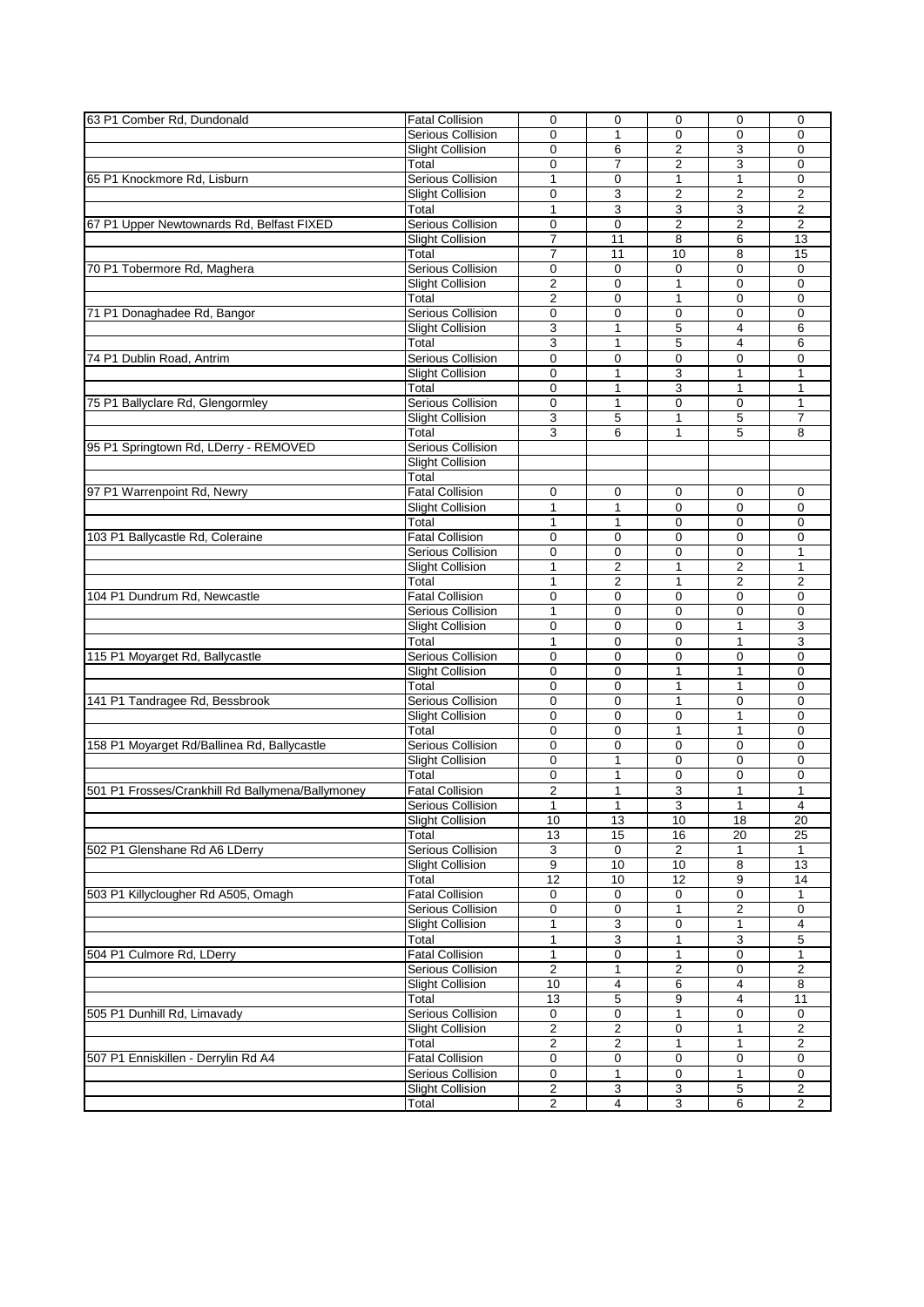| 508 P1 Foreglen Rd A6 Dungiven                      | <b>Fatal Collision</b>   | 1                       | $\mathbf 0$    | $\mathbf 0$    | $\mathbf 0$      | $\mathbf 0$    |
|-----------------------------------------------------|--------------------------|-------------------------|----------------|----------------|------------------|----------------|
|                                                     | Serious Collision        | $\overline{2}$          | 2              | $\overline{2}$ | $\overline{2}$   | 1              |
|                                                     | <b>Slight Collision</b>  | 3                       | 2              | 0              | 2                | 3              |
|                                                     | Total                    | 6                       | $\overline{4}$ | $\overline{2}$ | 4                | 4              |
|                                                     | <b>Serious Collision</b> |                         | $\overline{c}$ | $\mathbf 0$    | $\mathbf{1}$     | 0              |
| 509 P1 Ballyquin Rd, Limavady                       |                          | 1                       |                |                |                  |                |
|                                                     | <b>Slight Collision</b>  | 4                       | 0              | 1              | 5                | 1              |
|                                                     | Total                    | 5                       | $\overline{2}$ | $\mathbf{1}$   | 6                | 1              |
| 511 P1 Cornagrade Rd A32, Enniskillen               | <b>Serious Collision</b> | 0                       | 0              | 1              | 1                | $\mathbf 0$    |
|                                                     | <b>Slight Collision</b>  | 3                       | $\Omega$       | 4              | $\Omega$         | 3              |
|                                                     | Total                    | 3                       | 0              | 5              | $\mathbf{1}$     | 3              |
| 513 P1 Drum Rd A505, Cookstown                      | <b>Fatal Collision</b>   | 0                       | $\mathbf 0$    | 1              | 0                | 1              |
|                                                     | Serious Collision        | 1                       | $\Omega$       | $\mathbf 0$    | $\Omega$         | 0              |
|                                                     | <b>Slight Collision</b>  | 4                       | $\mathbf 0$    | 3              | $\overline{7}$   | 1              |
|                                                     | Total                    | 5                       | $\mathbf 0$    | 4              | $\overline{7}$   | $\overline{2}$ |
| 514 P1 Dublin Rd, Newry                             | <b>Fatal Collision</b>   | 0                       | 1              | $\mathbf 0$    | $\mathbf 0$      | $\mathbf 0$    |
|                                                     | <b>Serious Collision</b> | 0                       | $\mathbf 0$    | $\mathbf 0$    | $\mathbf 0$      | 0              |
|                                                     | <b>Slight Collision</b>  | 1                       | $\mathbf{1}$   | $\overline{2}$ | 8                | $\overline{7}$ |
|                                                     | Total                    | 1                       | 2              | $\overline{2}$ | 8                | 7              |
|                                                     |                          |                         |                |                |                  |                |
| 515 P1 Ballygawley Rd A4, Dungannon                 | <b>Fatal Collision</b>   | $\mathbf 0$             | 1              | $\mathbf 0$    | $\Omega$         | $\mathbf 0$    |
|                                                     | Serious Collision        | $\mathbf{1}$            | 0              | $\overline{2}$ | 3                | $\overline{c}$ |
|                                                     | <b>Slight Collision</b>  | 5                       | 3              | $\overline{2}$ | 1                | 2              |
|                                                     | Total                    | 6                       | 4              | $\overline{4}$ | 4                | 4              |
| 519 P1 Armagh - Monaghan Rd, Middletown             | <b>Fatal Collision</b>   | 0                       | $\mathbf 0$    | $\mathbf 0$    | $\mathbf 0$      | 1              |
|                                                     | Serious Collision        | 3                       | $\overline{2}$ | $\overline{2}$ | $\mathbf{1}$     | 1              |
|                                                     | <b>Slight Collision</b>  | $\overline{2}$          | 5              | 3              | $\overline{2}$   | 4              |
|                                                     | Total                    | 5                       | 7              | 5              | 3                | 6              |
| 525 P1 A2 Ballyreagh rd, Portrush                   | <b>Fatal Collision</b>   | 1                       | 1              | $\mathbf 0$    | $\Omega$         | 0              |
|                                                     | Serious Collision        | 0                       | $\mathbf 0$    | $\mathbf 0$    | $\mathbf 0$      | $\mathbf 0$    |
|                                                     | <b>Slight Collision</b>  | $\overline{2}$          | $\mathbf 0$    | $\Omega$       | 1                | $\mathbf 0$    |
|                                                     | Total                    | 3                       | $\mathbf{1}$   | $\mathbf 0$    | $\mathbf{1}$     | $\mathbf 0$    |
|                                                     |                          |                         |                |                |                  |                |
| 529 P1 A55 Outer Ring, Belfast                      | <b>Fatal Collision</b>   | $\mathbf 0$             | $\mathbf 0$    | $\mathbf 0$    | $\mathbf 0$      | 0              |
|                                                     | Serious Collision        | 0                       | 3              | $\mathbf{1}$   | 3                | $\overline{2}$ |
|                                                     | <b>Slight Collision</b>  | 21                      | 32             | 35             | 28               | 41             |
|                                                     | Total                    | 21                      | 35             | 36             | 31               | 43             |
| 535 P1 Ballybogey Rd, Ballymoney                    | <b>Fatal Collision</b>   | 0                       | $\mathbf 0$    | $\mathbf{1}$   | $\Omega$         | $\mathbf{1}$   |
|                                                     | Serious Collision        | 3                       | $\mathbf 0$    | $\mathbf 0$    | $\mathbf 0$      | 0              |
|                                                     | <b>Slight Collision</b>  | 4                       | 1              | $\mathbf{1}$   | $\Omega$         | 2              |
|                                                     | Total                    | 7                       | 1              | $\overline{2}$ | $\Omega$         | 3              |
| 536 P1 Doogary to Ballygawley Rbt A5, Dungannon     | <b>Fatal Collision</b>   | $\overline{2}$          | 0              | 3              | $\Omega$         | $\mathbf{1}$   |
|                                                     | Serious Collision        | 5                       | $\mathbf{1}$   | $\mathbf{1}$   | 3                | $\mathbf{1}$   |
|                                                     | <b>Slight Collision</b>  | 5                       | 11             | 5              | $\boldsymbol{9}$ | 10             |
|                                                     | Total                    | 12                      | 12             | 9              | 12               | 12             |
| 537 P1 Enniskillen - Lisbellaw A4                   | <b>Fatal Collision</b>   | 0                       | $\mathbf{1}$   | $\mathbf{1}$   | $\Omega$         | $\mathbf 0$    |
|                                                     | <b>Serious Collision</b> | 1                       | $\mathbf 0$    | $\mathbf 0$    | $\Omega$         | 1              |
|                                                     |                          |                         |                |                |                  |                |
|                                                     | <b>Slight Collision</b>  | 4                       | 3              | $\overline{2}$ | 9                | 5              |
|                                                     | Total                    | 5                       | 4              | 3              | 9                | 6              |
| 539 P1 A2 Newcastle Rd, Kilkeel                     | <b>Fatal Collision</b>   | $\overline{\mathbf{c}}$ | 0              | 0              | 1                | 0              |
|                                                     | Serious Collision        | 0                       | $\mathbf{1}$   | $\mathbf{1}$   | 2                | $\mathbf 0$    |
|                                                     | <b>Slight Collision</b>  | 3                       | 3              | $\overline{7}$ | 8                | 5              |
|                                                     | Total                    | 5                       | 4              | 8              | 11               | 5              |
| 540 P1 Armagh Rd, Portadown                         | <b>Fatal Collision</b>   | $\mathbf 0$             | 1              | 0              | 0                | 0              |
|                                                     | Serious Collision        | $\mathbf{1}$            | $\mathbf{1}$   | 3              | 4                | $\overline{2}$ |
|                                                     | <b>Slight Collision</b>  | 13                      | 6              | 10             | 9                | 11             |
|                                                     | Total                    | 14                      | 8              | 13             | 13               | 13             |
| 541 P1 A20 Portaferry Rd, Kircubbin                 | <b>Fatal Collision</b>   | $\mathbf{1}$            | 0              | $\mathbf{1}$   | $\mathbf 0$      | $\mathbf 0$    |
|                                                     | Serious Collision        | $\mathbf 0$             | 4              | 1              | 1                | $\overline{2}$ |
|                                                     | <b>Slight Collision</b>  | 6                       | 9              | 14             | 5                | 8              |
|                                                     | Total                    | 7                       | 13             | 16             | 6                | 10             |
| 547 P1 Falls/Andersonstown/Stewartstown Rd, Belfast |                          |                         |                |                |                  |                |
|                                                     | <b>Fatal Collision</b>   | 2                       | 0              | 0              | 0                | 0              |
|                                                     | Serious Collision        | 11                      | 8              | 8              | $\overline{7}$   | 6              |
|                                                     | <b>Slight Collision</b>  | 62                      | 75             | 71             | 78               | 75             |
|                                                     | Total                    | $\overline{75}$         | 83             | 79             | 85               | 81             |
| 548 P1 Malone/University/Milltown Rd, Belfast       | <b>Fatal Collision</b>   | 0                       | 0              | $\mathbf 0$    | 0                | 0              |
|                                                     | Serious Collision        | 1                       | 5              | 6              | 4                | 3              |
|                                                     | <b>Slight Collision</b>  | 27                      | 38             | 48             | 40               | 35             |
|                                                     | Total                    | 28                      | 43             | 54             | 44               | 38             |
| 553 P1 A7 Saintfield Rd, Carryduff                  | <b>Fatal Collision</b>   | $\mathbf 0$             | $\mathbf 0$    | $\mathbf 0$    | 0                | 1              |
|                                                     | Serious Collision        | 0                       | 1              | 0              | 0                | 1              |
|                                                     | <b>Slight Collision</b>  | 5                       | 4              | 3              | 5                | 2              |
|                                                     | Total                    | 5                       | 5              | 3              | 5                | 4              |
|                                                     |                          |                         |                |                |                  |                |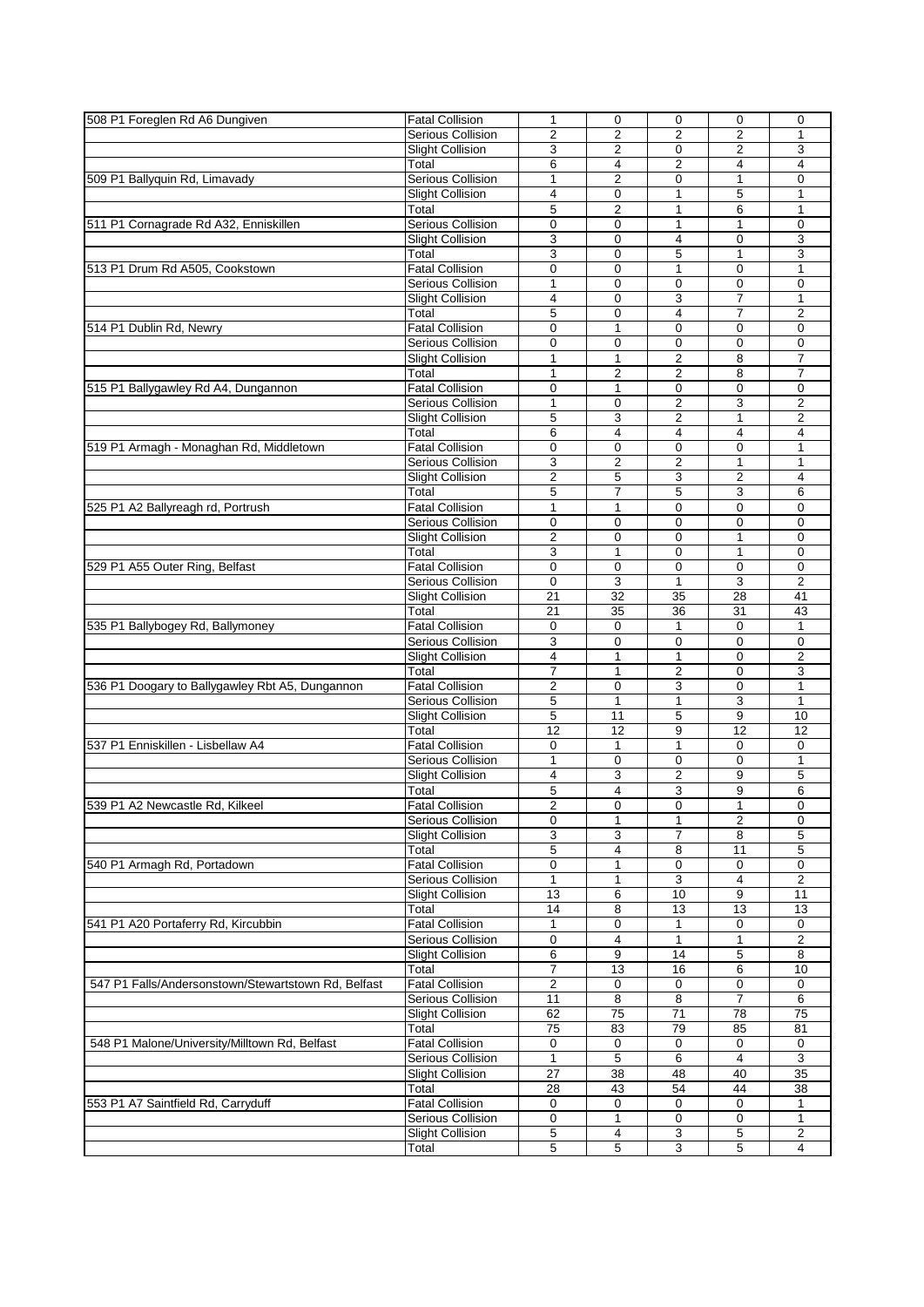| 556 P1 A8, Larne                    | <b>Fatal Collision</b>   | $\mathbf 0$    | $\mathbf 0$             | $\mathbf 0$             | $\mathbf 0$    | $\mathbf 0$     |
|-------------------------------------|--------------------------|----------------|-------------------------|-------------------------|----------------|-----------------|
|                                     | Serious Collision        | $\mathbf{1}$   | $\mathbf 0$             | 1                       | $\Omega$       | 1               |
|                                     | <b>Slight Collision</b>  | 5              | 3                       | $\mathbf 0$             | $\Omega$       | 4               |
|                                     |                          |                |                         |                         |                |                 |
|                                     | Total                    | 6              | 3                       | 1                       | $\mathbf 0$    | 5               |
| 562 P1 Glenshane Rd, Maghera        | <b>Serious Collision</b> | $\mathbf{1}$   | $\mathbf 0$             | $\mathbf{1}$            | $\Omega$       | 1               |
|                                     |                          |                |                         |                         |                |                 |
|                                     | <b>Slight Collision</b>  | $\overline{2}$ | 4                       | 3                       | 4              | 0               |
|                                     | Total                    | 3              | 4                       | $\overline{4}$          | $\overline{4}$ | $\mathbf{1}$    |
|                                     |                          |                |                         |                         |                |                 |
| 570 P1 A25 Newry to Beleek          | <b>Fatal Collision</b>   | 1              | $\mathbf 0$             | $\mathbf 0$             | $\Omega$       | $\mathbf 0$     |
|                                     | Serious Collision        | 1              | 0                       | $\overline{2}$          | 1              | $\overline{c}$  |
|                                     | <b>Slight Collision</b>  | $\overline{2}$ | $\mathbf{1}$            | 13                      | 9              | 13              |
|                                     |                          |                |                         |                         |                |                 |
|                                     | Total                    | 4              | 1                       | 15                      | 10             | 15              |
| 573 P1 A1 Sprucefield Rbt to Border | <b>Fatal Collision</b>   | $\overline{5}$ | $\mathbf{1}$            | $\overline{2}$          | $\overline{2}$ | $\mathbf{1}$    |
|                                     |                          |                |                         |                         |                |                 |
|                                     | <b>Serious Collision</b> | 6              | 9                       | 11                      | 11             | $\overline{12}$ |
|                                     | <b>Slight Collision</b>  | 41             | 39                      | 65                      | 52             | 58              |
|                                     |                          |                |                         |                         |                |                 |
|                                     | Total                    | 52             | 49                      | 78                      | 65             | 71              |
| 574 P1 Cookstown Rd A29, Dungannon  | <b>Fatal Collision</b>   | 4              | 3                       | 1                       | 2              | 0               |
|                                     | Serious Collision        | $\overline{9}$ | $\overline{7}$          | 9                       | $\overline{8}$ | 4               |
|                                     |                          |                |                         |                         |                |                 |
|                                     | <b>Slight Collision</b>  | 39             | $\overline{30}$         | 54                      | 34             | 42              |
|                                     | Total                    | 52             | 40                      | 64                      | 44             | 46              |
|                                     |                          |                |                         |                         |                |                 |
| 575 P1 Bangor Ring Road             | <b>Serious Collision</b> | 6              | $\overline{4}$          | $\mathbf{1}$            | $\mathbf 0$    | $\mathbf{1}$    |
|                                     | <b>Slight Collision</b>  | 20             | 23                      | 31                      | 13             | 29              |
|                                     |                          |                |                         |                         |                |                 |
|                                     | Total                    | 26             | 27                      | 32                      | 13             | 30              |
| 576 P1 A2 Belfast to Bangor Road    | <b>Fatal Collision</b>   | $\overline{c}$ | 1                       | $\mathbf 0$             | $\mathbf 0$    | $\mathbf 0$     |
|                                     | Serious Collision        | 6              | 11                      | $\overline{7}$          | $\overline{2}$ | $\overline{4}$  |
|                                     |                          |                |                         |                         |                |                 |
|                                     | <b>Slight Collision</b>  | 42             | 54                      | 37                      | 49             | 48              |
|                                     | Total                    | 50             | 66                      | 44                      | 51             | 52              |
|                                     |                          |                |                         |                         |                |                 |
| 599 P1 Springfield Rd, Belfast      | <b>Fatal Collision</b>   | $\mathbf{1}$   | $\mathbf 0$             | $\mathbf 0$             | $\Omega$       | $\mathbf 0$     |
|                                     | Serious Collision        | 3              | 3                       | $\mathbf{1}$            | $\mathbf 0$    | $\overline{2}$  |
|                                     |                          | $\overline{7}$ | 13                      | 17                      |                | 24              |
|                                     | <b>Slight Collision</b>  |                |                         |                         | 23             |                 |
|                                     | Total                    | 11             | 16                      | 18                      | 23             | 26              |
| 600 P1 Glen Rd, Belfast             | <b>Fatal Collision</b>   |                |                         |                         |                |                 |
|                                     |                          | 0              | 0                       | 0                       | 0              | 0               |
|                                     | Serious Collision        | 3              | $\overline{2}$          | $\mathbf{1}$            | $\overline{2}$ | $\mathbf 0$     |
|                                     | <b>Slight Collision</b>  | 11             | 9                       | 16                      | 14             | 15              |
|                                     |                          |                |                         |                         |                |                 |
|                                     | Total                    | 14             | 11                      | 17                      | 16             | 15              |
| 159 P2 Prince William Rd, Lisburn   | <b>Fatal Collision</b>   | 1              | $\mathbf 0$             | $\mathbf 0$             | $\Omega$       | $\mathbf 0$     |
|                                     |                          |                |                         |                         |                |                 |
|                                     | Serious Collision        | 2              | 0                       | 0                       | 0              | $\overline{c}$  |
|                                     | <b>Slight Collision</b>  | $\overline{2}$ | 2                       | 3                       | $\overline{2}$ | 4               |
|                                     | Total                    |                | $\overline{2}$          |                         | $\overline{2}$ | 6               |
|                                     |                          | 5              |                         | 3                       |                |                 |
| 160 P2 Belfast Rd, Maguiresbridge   | <b>Serious Collision</b> | $\mathbf{1}$   |                         | 0                       | $\mathbf 0$    | $\mathbf 0$     |
|                                     | <b>Slight Collision</b>  | 0              |                         | $\overline{2}$          | 1              | $\mathbf{1}$    |
|                                     |                          |                |                         |                         |                |                 |
|                                     | Total                    | 1              |                         | 2                       | 1              | 1               |
| 560 P2 Gosford Rd, Tandragee        | <b>Fatal Collision</b>   | $\overline{0}$ | $\mathbf 0$             | $\mathbf 0$             | $\mathbf 0$    | $\mathbf 0$     |
|                                     |                          |                |                         |                         |                |                 |
|                                     | Serious Collision        | $\mathbf 0$    | $\mathbf 0$             | $\mathbf 0$             | $\Omega$       | $\mathbf 0$     |
|                                     | <b>Slight Collision</b>  | 0              | $\mathbf 0$             | $\mathbf 0$             | $\mathbf 0$    | $\mathbf 0$     |
|                                     |                          |                |                         |                         |                |                 |
|                                     | Total                    | 0              | $\mathbf 0$             | $\mathbf 0$             | $\mathbf 0$    | $\mathbf 0$     |
| 571 P2 Moorlough Road, Lisnaskea    | <b>Fatal Collision</b>   | 1              | 1                       | 0                       | 1              | 0               |
|                                     | Serious Collision        |                |                         |                         |                |                 |
|                                     |                          | $\overline{0}$ | 1                       | $\overline{1}$          | $\overline{0}$ | $\mathbf{1}$    |
|                                     | <b>Slight Collision</b>  | $\overline{2}$ | $\mathbf{1}$            | $\mathbf{1}$            | $\overline{2}$ | $\overline{2}$  |
|                                     | Total                    | 3              | 3                       | $\overline{\mathbf{c}}$ | 3              | 3               |
|                                     |                          |                |                         |                         |                |                 |
| 594 P2 Shore Rd Eden to Belfast     | <b>Fatal Collision</b>   | $\mathbf 0$    | 1                       | 0                       | $\mathbf 0$    | $\mathbf{1}$    |
|                                     | Serious Collision        | 13             | 16                      | 7                       | 8              | 16              |
|                                     |                          |                |                         |                         |                |                 |
|                                     | <b>Slight Collision</b>  | 70             | 77                      | 71                      | 67             | 78              |
|                                     | Total                    | 83             | 94                      | 78                      | 75             | 95              |
| 601 P2 Antrim Rd, Belfast           | Serious Collision        | 2              | 3                       | $\mathbf 0$             | 0              | $\mathbf 0$     |
|                                     |                          |                |                         |                         |                |                 |
|                                     | <b>Slight Collision</b>  | 18             | 9                       | 13                      | 15             | $\overline{7}$  |
|                                     | Total                    | 20             | 12                      | 13                      | 15             | 7               |
|                                     |                          |                |                         |                         |                |                 |
| 605 P2 Downpatrick Rd, Ardglass     | <b>Fatal Collision</b>   | 0              | $\mathbf 0$             | $\mathbf 0$             | $\mathbf 0$    | 0               |
|                                     | <b>Serious Collision</b> | 0              | 0                       | 0                       | $\mathbf 0$    | $\mathbf 0$     |
|                                     |                          |                |                         |                         |                |                 |
|                                     | <b>Slight Collision</b>  | 0              | 0                       | 0                       | 1              | 1               |
|                                     | Total                    | 0              | $\mathbf 0$             | $\mathbf 0$             | $\mathbf{1}$   | 1               |
|                                     | Serious Collision        |                |                         |                         |                |                 |
| 610 P2 Prospect Rd, Carrickfergus   |                          | 1              | 0                       | 0                       | 0              | 0               |
|                                     | <b>Slight Collision</b>  | 0              | 2                       | $\mathbf 0$             | 0              | 1               |
|                                     | Total                    | 1              | $\overline{\mathbf{c}}$ | 0                       | $\mathbf 0$    | 1               |
|                                     |                          |                |                         |                         |                |                 |
| 615 P2 North Rd, Carrickfergus      | Serious Collision        | 4              | $\mathbf{1}$            | 0                       | 0              | 0               |
|                                     | <b>Slight Collision</b>  | 5              | 6                       | 3                       | 3              | 2               |
|                                     |                          |                |                         |                         |                |                 |
|                                     | Total                    | 9              | 7                       | 3                       | 3              | 2               |
| 620 P2 Saintfield Rd, Lisburn       | <b>Fatal Collision</b>   | 0              | $\mathbf 0$             | $\mathbf{1}$            | 0              | $\mathbf 0$     |
|                                     |                          |                |                         |                         |                |                 |
|                                     | Serious Collision        | 2              | 0                       | 0                       | $\mathbf 0$    | 3               |
|                                     | <b>Slight Collision</b>  | 4              | 1                       | 3                       | 1              | 0               |
|                                     | Total                    | 6              | $\mathbf{1}$            | $\overline{4}$          | $\mathbf{1}$   | 3               |
|                                     |                          |                |                         |                         |                |                 |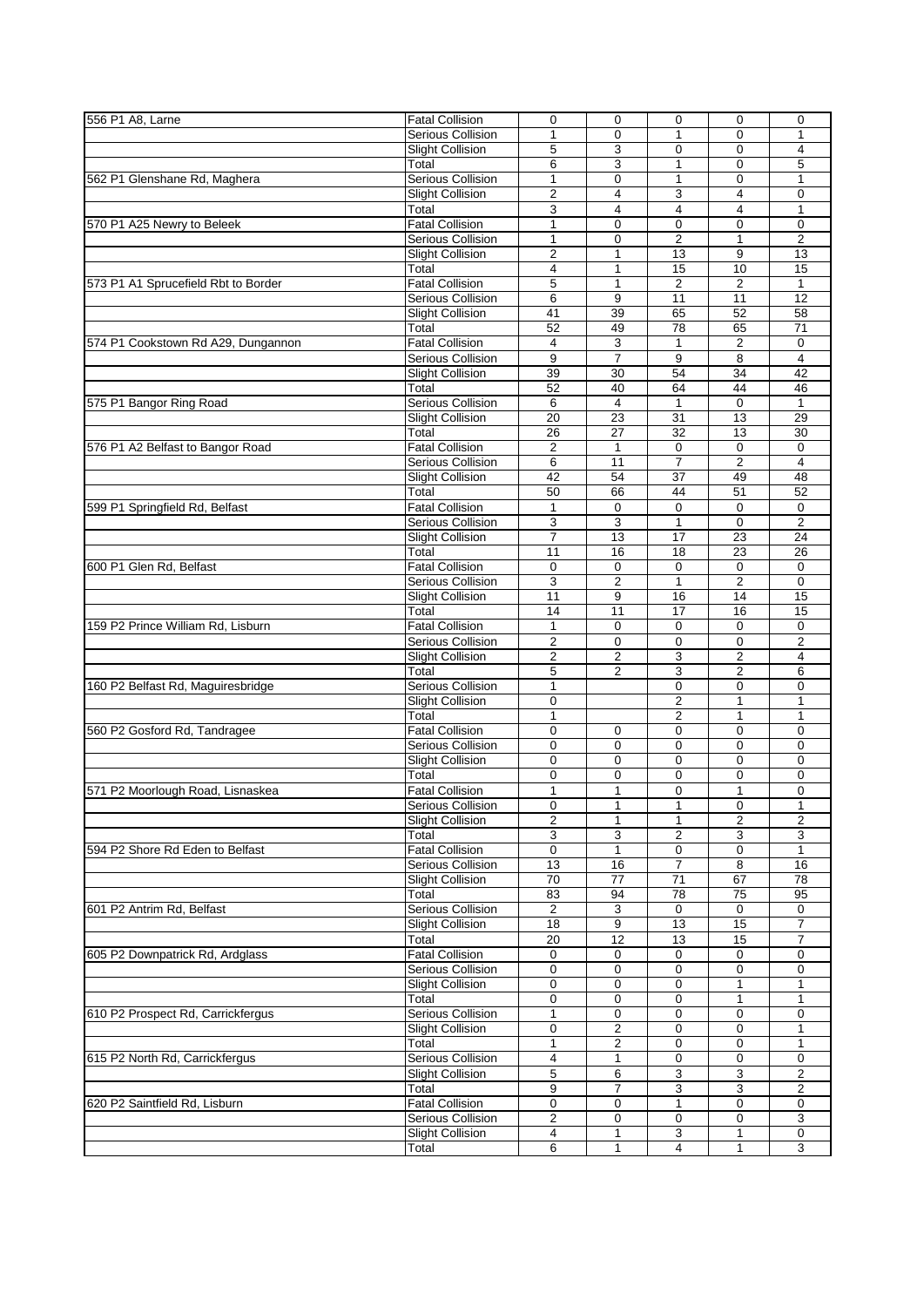### **Collisions at Red Light Running Sites, 1st April 2005 to 31st March 2010**

|                                                   |                          | 2005/06 | 2006/07  | 2007/08 | 2008/09  | 2009/10        |
|---------------------------------------------------|--------------------------|---------|----------|---------|----------|----------------|
| <b>Castle St/Divis St/ Millfield</b>              | <b>KSI Collisions</b>    |         | 2        |         | 0        | 0              |
|                                                   | <b>Slight Collisions</b> | 5       | 2        | 5       | 4        | 5              |
|                                                   | <b>Total Collisions</b>  | 5       | 4        | 6       | 4        | 5              |
| <b>Middlepath St</b>                              | <b>KSI Collisions</b>    | 0       | 0        |         | 0        | 0              |
|                                                   | <b>Slight Collisions</b> | 9       | 4        | 3       | 6        | 2              |
|                                                   | <b>Total Collisions</b>  | 9       | 4        | 4       | 6        | $\overline{2}$ |
| <b>Nelson St / York Link</b>                      | <b>KSI Collisions</b>    | 0       | $\Omega$ | 0       | $\Omega$ | $\Omega$       |
|                                                   | <b>Slight Collisions</b> | 4       |          | 10      | 6        | 11             |
|                                                   | <b>Total Collisions</b>  | 4       |          | 10      | 6        | 11             |
| York St / Gt Georges St / Westlink                | <b>KSI Collisions</b>    |         | 0        | 2       | 0        | $\Omega$       |
|                                                   | <b>Slight Collisions</b> | 6       | 3        | 3       | 4        | 5              |
|                                                   | <b>Total Collisions</b>  |         | 3        | 5       | 4        | 5              |
| Peters Hill / North St / Millfield / Carrick Hill | <b>KSI Collisions</b>    | ი       | 0        |         | 0        | 0              |
|                                                   | <b>Slight Collisions</b> | 16      | 4        | 11      | 5        | 5              |
|                                                   | <b>Total Collisions</b>  | 16      | 4        | 12      | 5        | 5              |
| Glenshane Rd / Dungiven Rd / Dennett Gdns         | <b>KSI Collisions</b>    | 0       | 0        | 0       | 0        | 0              |
|                                                   | <b>Slight Collisions</b> |         | 2        | 3       |          |                |
|                                                   | <b>Total Collisions</b>  |         | 2        | 3       |          |                |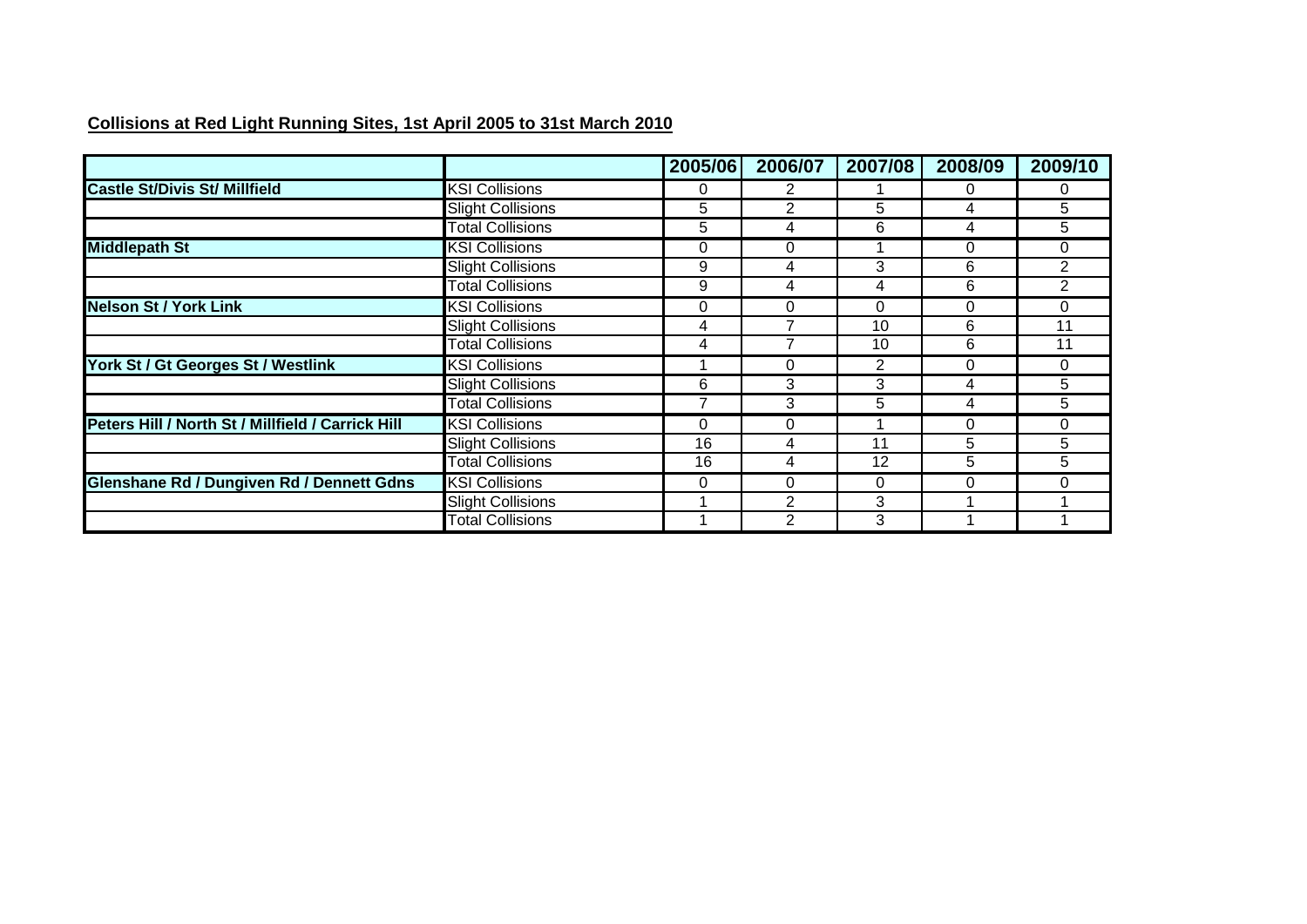|                                                                         | 2006/07         | 2007/08        | 2008/09        | 2009/10        | 2010/11        |
|-------------------------------------------------------------------------|-----------------|----------------|----------------|----------------|----------------|
| Mobile Speed 04 P1 Castlereagh Rd, Belfast                              | 3               | 21             | 5              | 34             | 342            |
| 14 P1 Bangor Rd, NArds                                                  | 100             | 151            | 92             | 175            | 319            |
| 22 P1 Crumlin Rd, Belfast                                               | 23              | 25             | 21             | 0              | 3              |
| 25 P1 Saintfield Rd, Carryduff                                          | $\mathbf{1}$    | 6              | 1              | 40             | 58             |
| 33 P1 Woodburn Rd, Carrickfergus                                        | 35              | 17             | 13             | 110            | 360            |
| 40 Saintfield Rd, Up Galwally, Belfast                                  | 499             | 312            | 205            | 358            | 741            |
| 41 P1 Dungiven Rd, LDerry                                               | 13              | 49             | 41             | 437            | 3493           |
| 43 P1 Portaferry Rd, NArds                                              | $\overline{5}$  | $\overline{7}$ | 3              | $\overline{2}$ | 49             |
| 46 P1 Cliftonville Rd, Belfast                                          | 1               | $\mathbf{1}$   | 0              | 0              | 0              |
| 47 P1 Upper Lisburn Rd, Belfast                                         | 51              | 33             | 28             | 58             | 604            |
| 51 P1 Scarva Rd, Banbridge                                              | 0               | $\mathbf 0$    | 6              | 1              | 78             |
| 53 P1 Ballysillan Rd, Belfast                                           | $\overline{71}$ | 85             | 16             | $\mathbf 0$    | 34             |
| 54 P1 Galgorm Rd, Ballymena                                             | $\mathbf 0$     | 0              | $\pmb{0}$      | $\overline{2}$ | 8              |
| 56 P1 Newry Rd, Warrenpoint                                             | 314             | 90             | 212            | 269            | 192            |
| 60 P1 Old Holywood Rd, Belfast                                          | $\overline{25}$ | $\overline{2}$ | 14             | 29             | 373            |
| 62 P1 Mill Hill, Castlewellan                                           | 104             | 126            | 0              | 0              | 0              |
| 63 P1 Comber Rd, Dundonald                                              | 12              | 25             | 30             | 113            | 501            |
| 65 P1 Knockmore Rd, Lisburn                                             | $\mathbf{1}$    | $\mathbf{1}$   | 0              | 0              | $\overline{c}$ |
| 70 P1 Tobermore Rd, Maghera                                             | $\overline{7}$  | 231            | 180            | 297            | 875            |
| 71 P1 Donaghadee Rd, Bangor                                             | $\overline{9}$  | 4              | 3              | 3              | 20             |
| 75 P1 Ballyclare Rd, Glengormley                                        | $\pmb{0}$       | $\mathbf{1}$   | $\overline{2}$ | 10             | 36             |
| 97 P1 Warrenpoint Rd, Newry                                             | 3               | $\overline{2}$ | $\pmb{0}$      | 0              | 0              |
| 103 P1 Ballycastle Rd, Coleraine                                        | 0               | $\overline{2}$ | 0              | 0              | 0              |
| 104 P1 Dundrum Rd, Newcastle                                            | $\overline{2}$  | 14             | 5              | $\mathbf 0$    | $\mathbf 0$    |
| 115 P1 Moyarget Rd, Ballycastle                                         | 6               | 19             | 49             | 439            | 1013           |
| 141 P1 Tandragee Rd, Bessbrook                                          | 230             | 344            | 147            | 3              | 14             |
| 158 P1 Moyarget Rd/Ballinea Rd, Ball                                    | 9               | 0              | 2              | 3              | 1              |
| 160 P2 Belfast Rd, Maguiresbridge                                       |                 |                |                |                | 21             |
| 501 P1 Frosses/Crankhill Rd Ballymer                                    | 466             | 1234           | 846            | 1586           | 1000           |
| 502 P1 Glenshane Rd A6 LDerry                                           | 15              | 16             | 99             | 310            | 174            |
| 503 P1 Killyclougher Rd A505, Omagl                                     | 3               | $\overline{7}$ | $\overline{2}$ | 5              | 3              |
| 504 P1 Culmore Rd, LDerry                                               | 224             | 400            | 236            | 420            | 2241           |
| 505 P1 Dunhill Rd, Limavady                                             | 76              | 100            | 239            | 316            | 244            |
| 507 P1 Enniskillen - Derrylin Rd A4                                     | 16              | 92             | 65             | 132            | 483            |
| 508 P1 Foreglen Rd A6 Dungiven                                          | 139             | 1122           | 714            | 674            | 474            |
| 509 P1 Ballyquin Rd, Limavady                                           | 0               | 6              | 15             | 21             | 370            |
| 511 P1 Cornagrade Rd A32, Enniskill                                     | $\overline{12}$ | 58             | 65             | 184            | 869            |
| 513 P1 Drum Rd A505, Cookstown                                          | 0               | 115            | 15             | 195            | 570            |
| 514 P1 Dublin Rd, Newry                                                 | 602             | 147            | 95             | 60             | 185            |
| 515 P1 Ballygawley Rd A4, Dunganno                                      | 256             | 307            | 126            | 489            | 24             |
| 519 P1 Armagh - Monaghan Rd, Midd                                       | 248             | 277            | 154            | 190            | 222            |
| 525 P1 A2 Ballyreagh rd, Portrush                                       | 12<br>242       | 11             | 52<br>233      | 408<br>209     | 1687           |
| 529 P1 A55 Outer Ring, Belfast                                          |                 | 216            |                |                | 453            |
| 535 P1 Ballybogey Rd, Ballymoney<br>536 P1 Doogary to Ballygawley Rbt A | 8<br>1158       | 25<br>1864     | 17<br>817      | 100<br>1023    | 121<br>179     |
| 537 P1 Enniskillen - Lisbellaw A4                                       | 11              | 12             | 41             | 336            | 112            |
| 539 P1 A2 Newcastle Rd, Kilkeel                                         | 19              | 0              | 0              | 0              | 235            |
| 540 P1 Armagh Rd, Portadown                                             | 155             | 129            | 72             | 73             | 381            |
| 541 P1 A20 Portaferry Rd, Kircubbin                                     | 16              | 12             | 11             | 14             | 2              |
| 547 P1 Falls/Andersonstown/Stewart                                      | $\overline{7}$  | 3              | 1              | 0              | 0              |
| 548 P1 Malone/University/Milltown Ro                                    | 223             | 134            | 76             | 147            | 35             |
| 553 P1 A7 Saintfield Rd, Carryduff                                      | 5               | 7              | 9              | 4              | 0              |
| 556 P1 A8, Larne                                                        | 46              | 20             | 97             | 348            | 796            |
| 560 P2 Gosford Rd, Tandragee                                            |                 |                |                | 153            | 143            |
| 562 P1 Glenshane Rd, Maghera                                            | 258             | 348            | 449            | 1007           | 839            |
| 570 P1 A25 Newry to Beleek                                              | 460             | 1216           | 645            | 334            | 184            |
| 573 P1 A1 Sprucefield Rbt to Border                                     | 1908            | 1356           | 7783           | 5414           | 1443           |
| 574 P1 Cookstown Rd A29, Dungann                                        | 76              | 30             | 4              | 276            | 96             |
| 575 P1 Bangor Ring Road                                                 | 317             | 197            | 122            | 306            | 844            |
| 576 P1 A2 Belfast to Bangor Road                                        | 942             | 788            | 96             | 113            | 282            |
| 594 P2 Shore Rd Eden to Belfast                                         |                 |                |                |                | 2214           |

## **Detections at Northern Ireland Road Safety Partnership Sites 2006/07 to 2010/11**